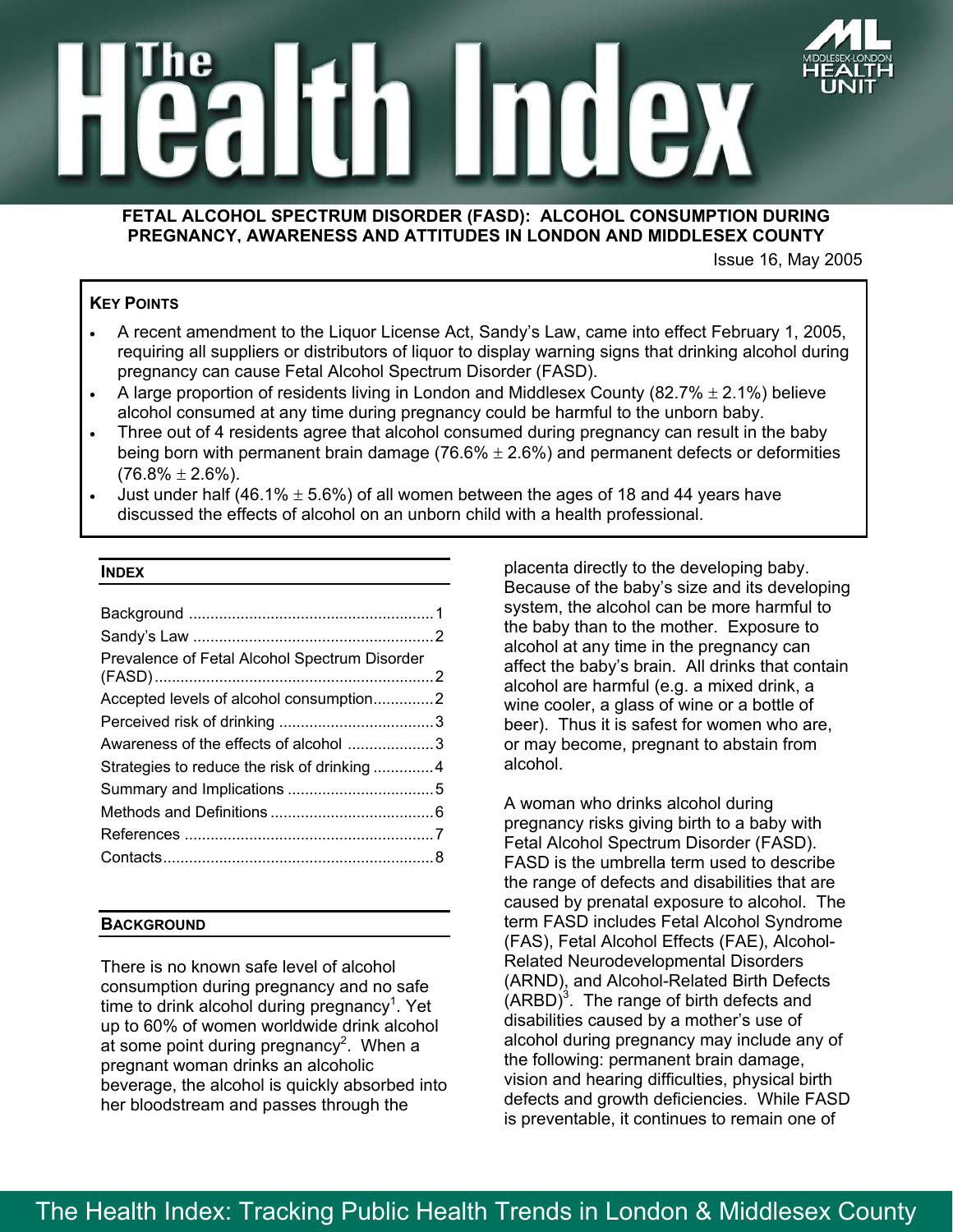the most common causes of brain damage among Canadian children<sup>4</sup>. The impact of FASD is significant for the child and family as well as for society. Challenges continue throughout later life and often include unemployment, and episodes of crime, homelessness and substance abuse<sup>5</sup>.

## **SANDY'S LAW**

Partners, families and friends of pregnant women play an important role in preventing FASD. Increased awareness by the community of the harm caused by alcohol consumption can assist in supporting and encouraging alcohol-free pregnancy. A recent amendment to the Liquor License Act, Bill 43, Sandy's Law, came into effect February 1, 2005<sup>6</sup>. This new law makes it an offence to sell or supply liquor without displaying warning signs approved by the Ontario government warning women that drinking alcohol during pregnancy can cause FASD.

# **PREVALENCE OF FETAL ALCOHOL SPECTRUM DISORDER (FASD)**

While the exact prevalence of FASD is unknown, it is estimated that in Canada nearly 1 in every 100 live births are children born with FASD<sup>7</sup>. Other research has found that between 4% and 40% of women who drink heavily during pregnancy are believed to have babies affected with FASD<sup>8</sup>. Consequently, actions taken to reduce the incidence of FASD are important public health initiatives. Public health is mandated to address FASD through two specific objectives: 1) reduce disability, morbidity, and mortality caused by alcohol and 2) increase the percentage of children and youth who meet physical, cognitive, communicative and psychological development milestones<sup>9</sup>. This Health Index provides an in depth look at City of London and Middlesex County residents':

• perceptions of acceptable levels of alcohol consumption during pregnancy

- perception of risk due to drinking alcohol during pregnancy
- awareness of the effects of alcohol consumption during pregnancy, and
- use of strategies to reduce the risk of drinking alcohol during pregnancy.

RRFSS is an ongoing population health survey that collects approximately 100 telephone responses for the MLHU area in monthly increments (waves). The system is currently used for population health behaviour surveillance by 24 of the 36 health units in Ontario. RRFSS surveyed 1209 residents from the City of London and Middlesex County in 2002 and 1184 residents from January through December 2004. Further information on RRFSS is provided in the "Methods and Definitions" section.

### **ACCEPTED LEVELS OF ALCOHOL CONSUMPTION**

Approximately eight out of ten residents in Middlesex-London (78.7%  $\pm$  2.3%) correctly believe there is no safe level of alcohol consumption for women during pregnancy. Another 13.5%  $(\pm 1.9\%)$  of residents believe that one to two drinks per month is a safe level of alcohol consumption,  $4.7\%$  ( $\pm$  1.2%) feel that one drink a day is a safe level of alcohol consumption for women during pregnancy and  $3.1\%$  ( $\pm$  1.0%) were not sure (Figure 1).

#### **Figure 1: Accepted Levels of Alcohol Consumption During Pregnancy**

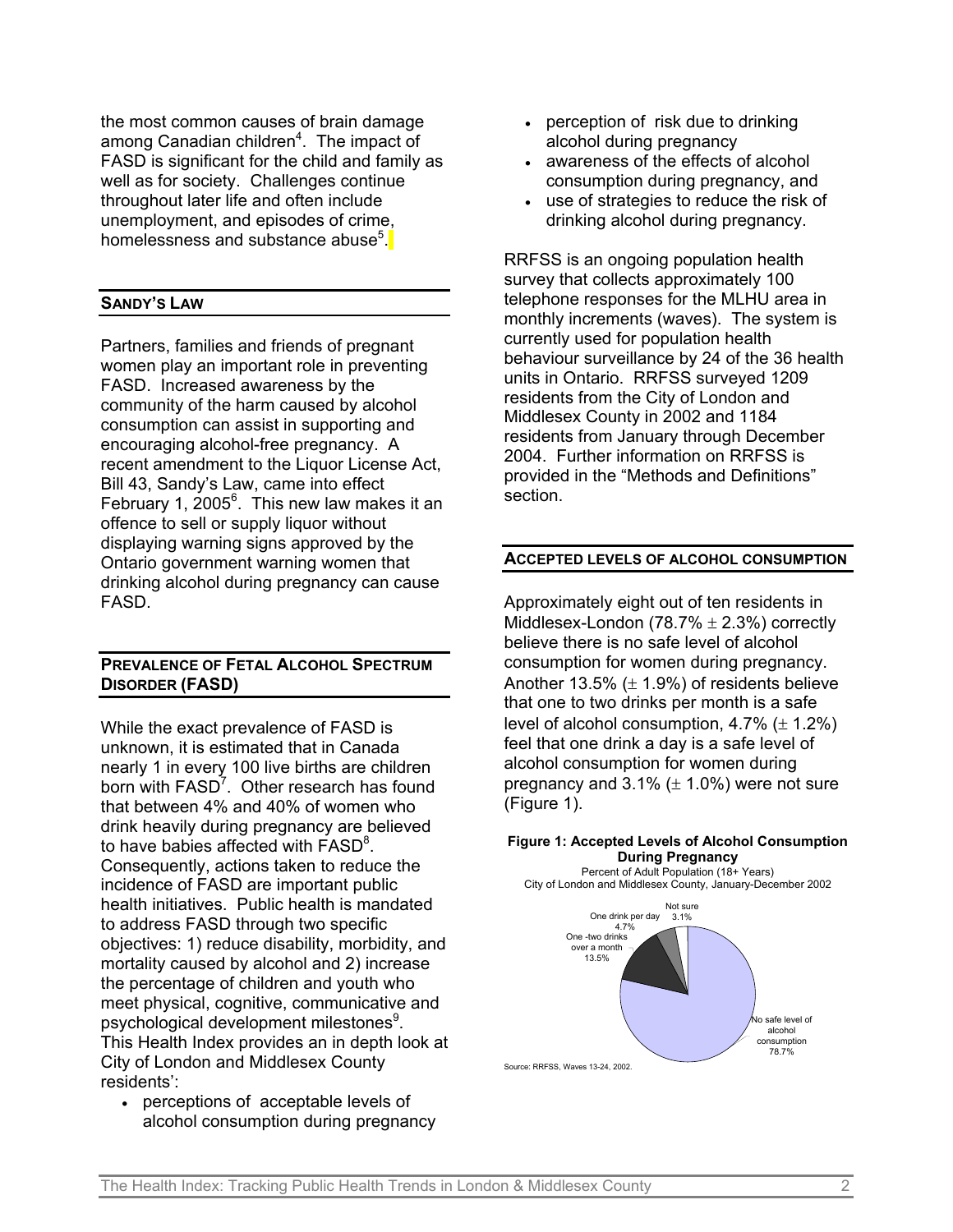Of the 20% of respondents who indicated there were safe levels of alcohol consumption during pregnancy,  $20.2\%$  ( $\pm$  4.9%) indicated that it was "okay for a pregnant woman to have two or more drinks on one occasion". Ten percent (10.1%  $\pm$  3.7%) were "not sure" whether it was "okay" and  $69.8\%$  ( $\pm$  5.6%) felt is was "never okay" for a pregnant woman to have two or more drinks on one occasion.

No significant differences in accepted levels of alcohol consumption during pregnancy were observed between City of London and Middlesex County residents, nor were differences observed between men and women, by age group, level of household income, level of education or language spoken in the home (i.e. Anglophone or Allophone).

## **PERCEIVED RISK OF DRINKING**

To determine the public's perceived risk of drinking during pregnancy, City of London and Middlesex County residents were asked whether drinking alcohol at any time during pregnancy could be harmful to the unborn baby. Over eighty percent of residents  $(82.7\% \pm 2.1\%)$  believe if a woman drank alcohol at any time during her pregnancy it could be harmful to the unborn baby. Younger adults between the ages of 18 and 24 years were most aware of the harmful effects of alcohol during pregnancy (90.9%  $\pm$ 4.4%) compared to adults 25 through 44 years of age (82.3%  $\pm$  3.6%), 45 through 64 years of age  $(82.8\% \pm 3.7\%)$  and 65 years or older (76.8%  $\pm$  6.1%).

Of the over 80% of residents who felt that drinking alcohol during pregnancy could harm the unborn baby, three quarters of residents  $(73.2\% \pm 2.7\%)$  indicated that alcohol consumption was most harmful anytime during a pregnancy; that there is no safe time to drink alcohol during pregnancy. Just under 20% (19.0%  $\pm$  2.4%) of residents felt that alcohol consumed at the beginning of the pregnancy would be most harmful;  $2\%$  ( $\pm$ 

0.8%) felt that the middle of the pregnancy would be the most harmful and another  $2\%$  ( $\pm$ 0.8%) felt that alcohol consumption at the end of pregnancy would be most harmful (Figure 2). Compared to men  $(16.3% \pm 3.3%)$  more women (21.1%  $\pm$  3.3%) felt that alcohol consumption at the beginning of pregnancy would be most harmful.

#### **Figure 2: Timing of Perceived Risk of Drinking During Pregnancy**

Percent of Adult Population (18+ Years) who felt that drinking alcohol during pregnancy could harm the unborn baby City of London and Middlesex County, January-December 2004



### **AWARENESS OF THE EFFECTS OF ALCOHOL CONSUMED**

City of London and Middlesex County residents were asked about potential effects of drinking alcohol during pregnancy on an unborn child. Overall, three out of four residents felt that as a result of alcohol consumption during pregnancy a baby could be born with permanent brain damage  $(76.6\% \pm 2.6\%)$ . Similarly 76.8% ( $\pm 2.6\%$ ) felt that a baby could also be born with other permanent birth defects or deformities. Two thirds of residents (63.3%  $\pm$  2.9%) felt that a baby could be born with alcohol in its system if a woman drank during pregnancy (Figure 3).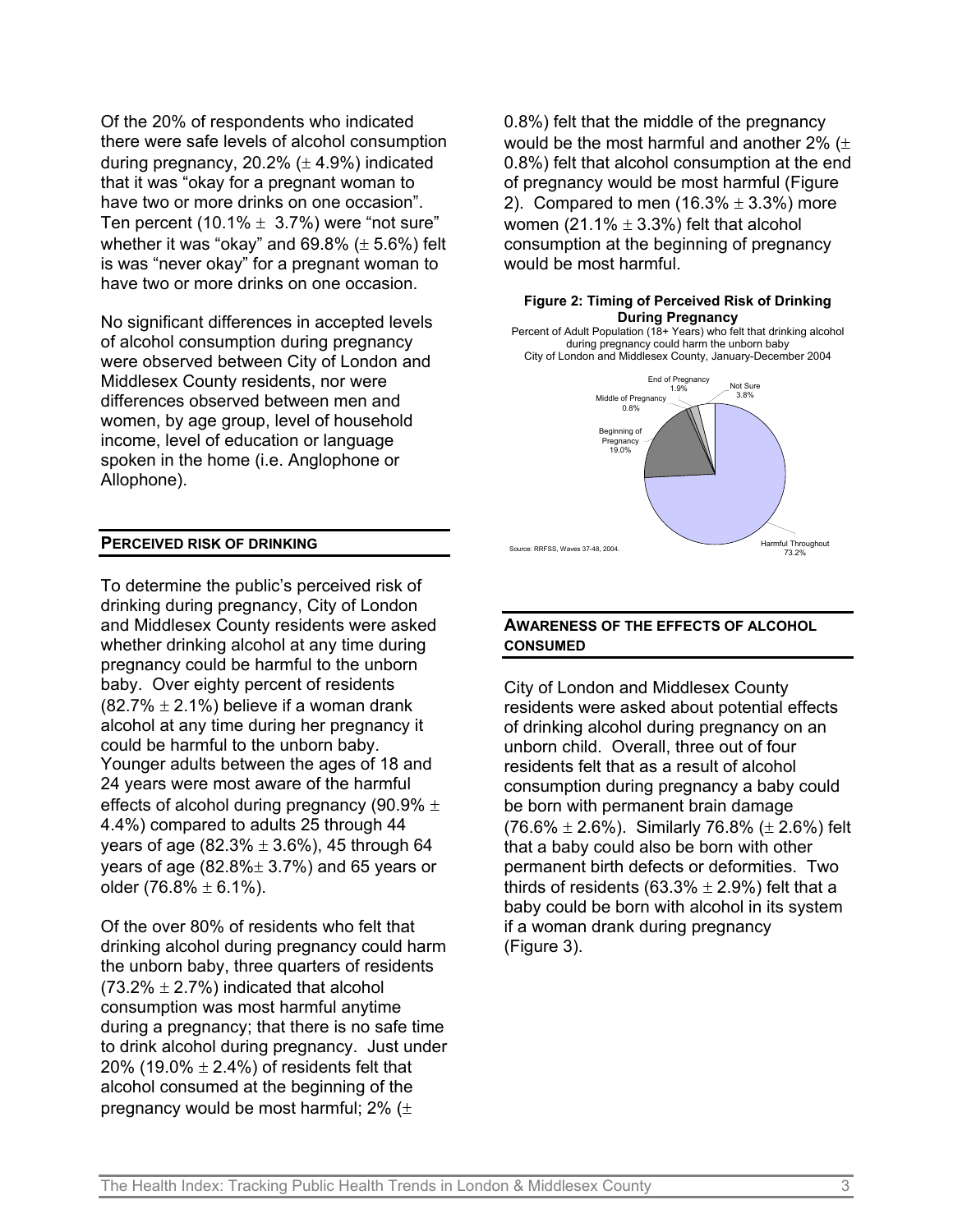

Younger adults were more aware that a baby could be born with permanent brain damage (18-24 years:  $92\% \pm 4.2\%$ ; 25-44 years: 81.6%  $\pm$  3.9%) and other permanent birth defects or deformities (18-24 years:  $92.5\% \pm$ 4.1%; 25-44 years:  $86.3\% \pm 3.5\%$  as a result of alcohol consumption as compared to older age groups (Figure 4). Awareness significantly decreased with advancing age; only half of respondents aged 65 years or older were aware of these potential effects of drinking alcohol during pregnancy.



Level of education attained was also associated with awareness of the effects of alcohol consumption during pregnancy. Residents having completed post-secondary education were most aware of permanent brain damage (82.3%  $\pm$  3.2%) and other permanent birth defects or deformities (81.5%  $\pm$  3.3%) resulting from alcohol consumption during pregnancy. Residents not having completed high school were the least aware

of the effects of alcohol consumption on an unborn child (Figure 5).

**Figure 5: Knowledge of the Potential Effects of Alcohol on an Unborn Child by Level of Education** Percent of Adult Population (18+ Years) City of London and Middlesex County, January – December 2004



**Post-secondary graduate** 81.5 82.3

Source: RRFSS, Waves 37-48, 2004

## **STRATEGIES TO REDUCE THE RISK OF DRINKING ALCOHOL**

The Canadian Paediatric Society recommends that the primary prevention of FASD include early recognition and treatment of at risk women, that healthcare providers ask women about their drinking habits and whether or not they are pregnant<sup>10</sup>. Just under half (46.1%  $\pm$  5.6%) of all women between the ages of 18 and 44 years have discussed the effects of alcohol on an unborn child with a health professional (doctor, nurse, midwife, social worker, counselor or other health professional). Only slight differences were observed by level of household income; residents with reported annual household incomes between \$70,000 and \$100,000 were the most likely to have discussed the effects of alcohol consumption during pregnancy on an unborn child. Due to the small sample of respondents who reported having had a child in the previous five years, estimates for this group were not considered stable and comparisons have not been made.

Of the women 18 through 44 years of age who discussed the effects of alcohol with a health professional, two-thirds (65.7%  $\pm$ 5.7%) recalled being told that a woman should not drink any alcohol during pregnancy. This proportion includes both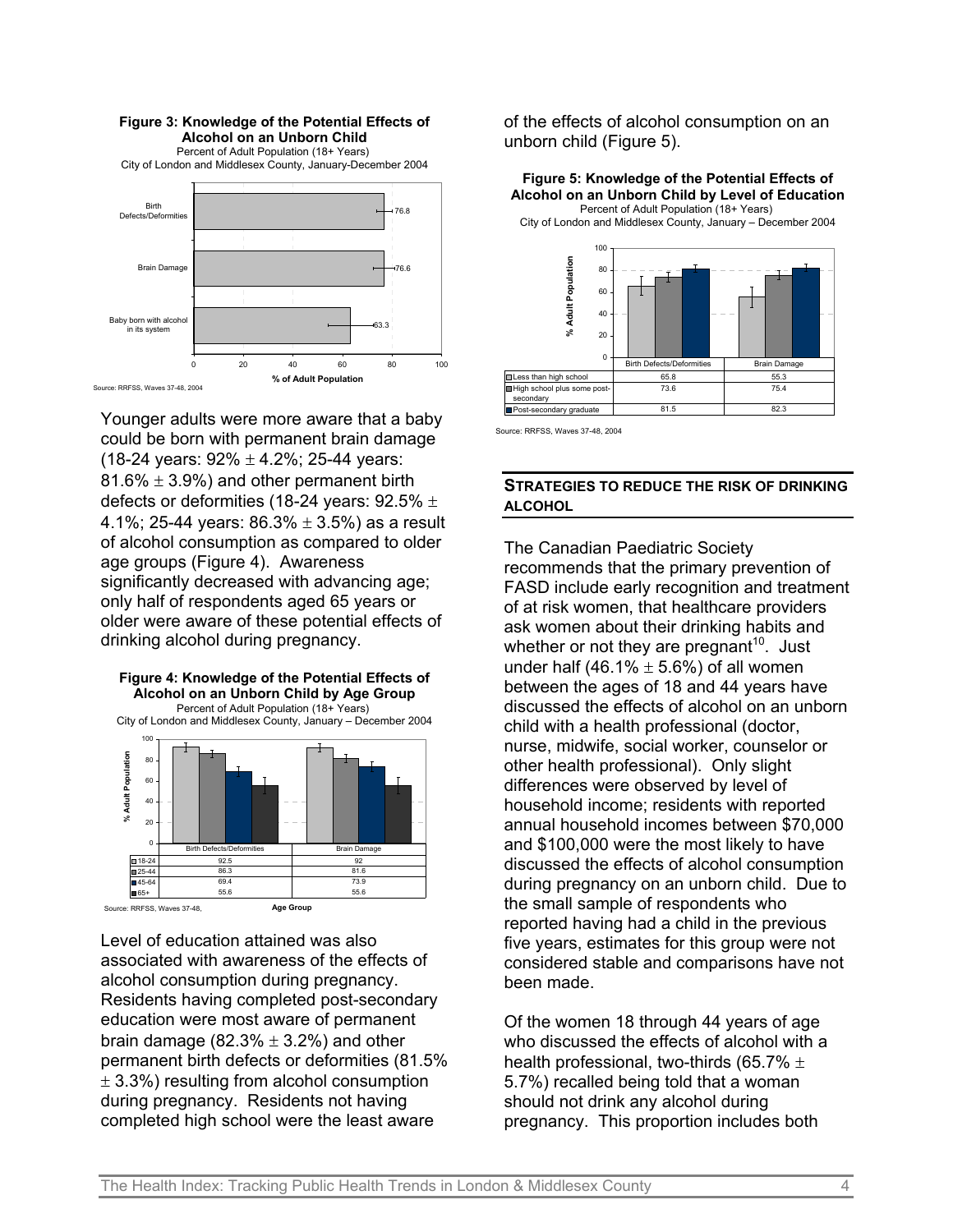those women who responded that they were told not to drink any alcohol at all during pregnancy (52.5%  $\pm$  8.2%) as well as those who were told that pregnant women who do not drink should continue to not drink  $(13.5\% \pm 5.6\%)$ . Younger women, aged 18 through 24 years (86.8%  $\pm$  10.8%), were the most likely to be told that a woman should not drink any alcohol during pregnancy compared to women aged 25 through 44 years (57.8%  $\pm$ 9.6%). Again, the size of the sample did not permit a direct comparison between women who reported having had a child in the last five years compared to those who had not.

Women aged 18 years and older were asked about their preferred method of obtaining information about the effects of alcohol on an unborn baby. More than a third of women  $(39.2\% \pm 4.0\%)$  indicated that they would prefer to receive this information from their doctor, the hospital, through word of mouth, or from such sources as the newspaper, television or library; these were all captured and included under the "Other" category. After "Other", receiving information by mail (28.9%  $\pm$  3.7%), via the internet (26.3%  $\pm$ 3.6%) or in a pamphlet (18.2%  $\pm$  3.1%) were the three most preferred sources. Ten percent (10.6%  $\pm$  2.5%) of women indicated they would prefer to receive information from a telephone helpline, while only a very small proportion (2.8%  $\pm$  1.3%) indicated they would be interested in receiving information on the effects of alcohol on an unborn baby from prenatal classes. Three percent of women  $(3.3\% \pm 1.4\%)$  were not interested in receiving any information on the effects of alcohol on an unborn baby (Figure 6).



#### **SUMMARY AND IMPLICATIONS**

This Health Index provides baseline information on the public's perceived risk and knowledge of the potential effects of drinking alcohol during pregnancy on an unborn child. The results indicated that a large majority of residents residing in London and Middlesex County are aware of the harmful effects of alcohol consumption during pregnancy. Eight out of ten residents are aware that there is no safe level of alcohol consumption during pregnancy and three-quarters are aware of the effects of alcohol on an unborn baby.

Younger adults aged 18-24 years are most aware of the effects of alcohol consumption during pregnancy on an unborn child. This was an encouraging finding given that this age group comprises those adults expected to soon be entering their childbearing years. While adults 45 years and older may have passed their own period of childbearing, ongoing efforts to increase awareness in this older age group would ensure greater support and encouragement for friends and family members to have alcohol free pregnancies. Initiatives such as Sandy's Law will assist in increasing community awareness through warning notices that drinking alcohol during pregnancy can cause FASD.

Women in London and Middlesex County identified a number of sources through which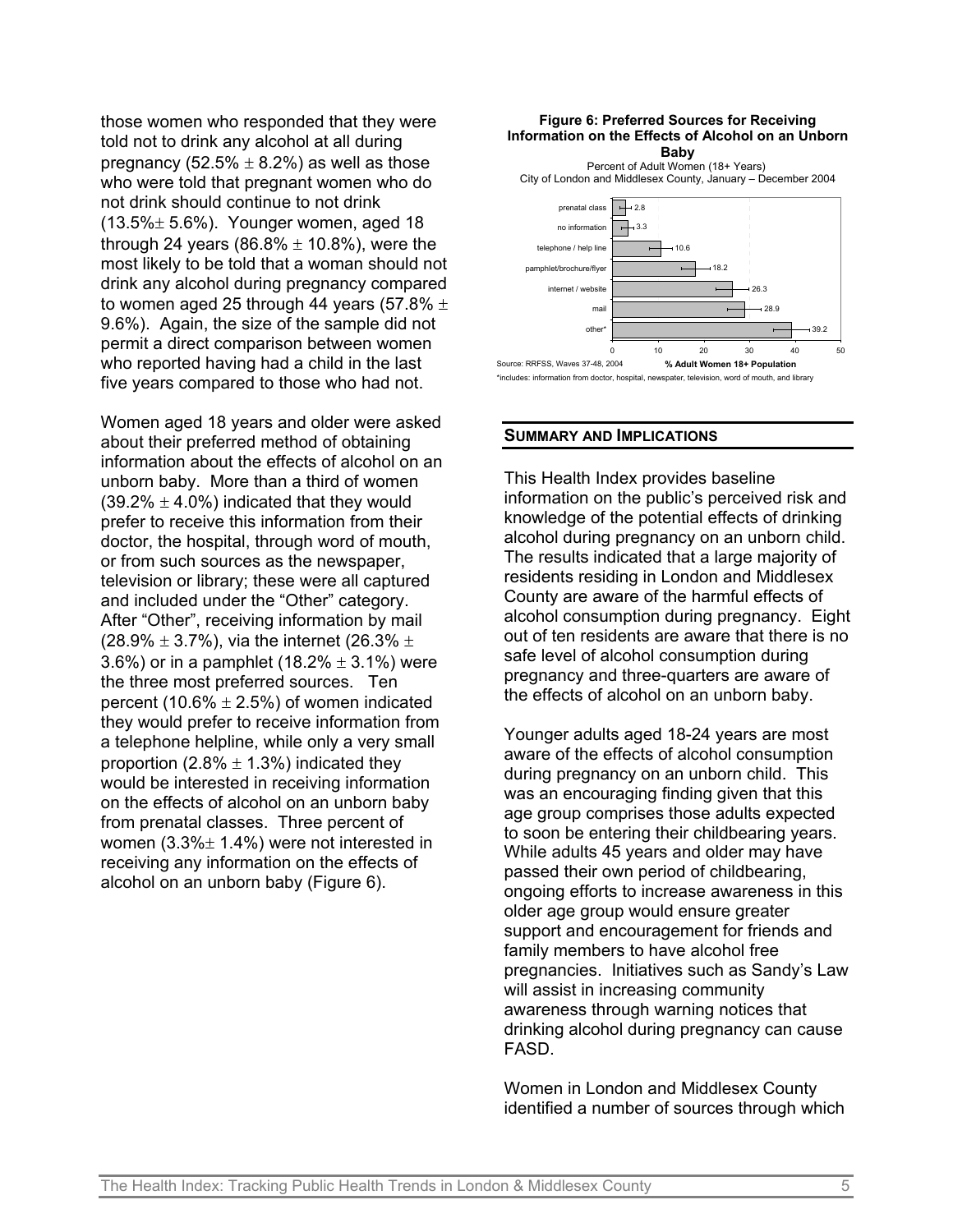they would prefer to receive information about the effects of alcohol consumption during pregnancy. Receiving information from either their doctor or the hospital were among the most popular choices along with receiving information through the mail. Receiving information through a pre-natal class was the least popular choice. RRFSS results for the City of London and Middlesex County also indicated that only half of women of childbearing age (ages 18 through 44 years) reported discussions with health professionals about the effects of alcohol during pregnancy on an unborn baby. Future educational strategies that target health professionals to increase discussions with women residents (notably those between the ages of 18 through 44 years) about the harmful effects of alcohol consumption during pregnancy should be considered. Despite relatively high levels of knowledge there continues to be a minority of residents that seem unaware of the impact of drinking alcohol during pregnancy and the health effects on an unborn child. Efforts to further understand and monitor health risk behaviours and other societal issues associated with alcohol consumption during pregnancy should be continued.

### **METHODS AND DEFINITIONS**

The data presented in this Health Index are from the Rapid Risk Factor Surveillance System (RRFSS). RRFSS helps to monitor public awareness of a range of public health issues. This survey data is collected for the Middlesex-London Health Unit (MLHU) by the Institute of Social Research, York University. RRFSS data was collected in a series of monthly telephone surveys (waves) with approximately 100 Middlesex-London respondents interviewed per month.

Households were selected at random from a list of households with telephones in London and Middlesex County. Respondents aged 18 and older were systematically selected from within each household for the adult that had the next birthday. Every effort was made to interview the appropriate respondent. Although on average five calls were made in order to complete the interview, as many as 15 attempts was standard practice.

The RRFSS results were drawn from responses to multiple choice questions that were intended to:

- Assess public acceptance of alcohol use during pregnancy (2002 RRFSS Data)
- Determine the public's perceived risk of drinking during pregnancy (2004 RRFSS Data)
- Assess the public's knowledge of the potential effects of drinking alcohol during pregnancy on an unborn child (2004 RRFSS Data)
- Assess the prevalence of specific risk reduction strategies (2004 RRFSS Data).

The samples were weighted to account for each respondent's probability of being selected within households of different sizes. Questions were analysed by age group, gender, annual household income bracket, education level, residence (Middlesex County or City of London), and language spoken in the home (Anglophone or Allophone). The four age groups included in the analysis were:

- 18-24 years,
- 25-44 years,
- 45 through 64 years and
- 65 years and older.

It was not possible to look at individual levels of alcohol consumption as this was not asked of respondents in waves 13 through 24 (January through December 2002) or waves 37 through 48 (January though December 2004).

All percentages were provided with 95% confidence intervals. Difference in proportions were considered significant at p<0.05. Where possible bar charts included error bars illustrating 95% confidence intervals. Results were considered unstable and subject to suppression if any one of the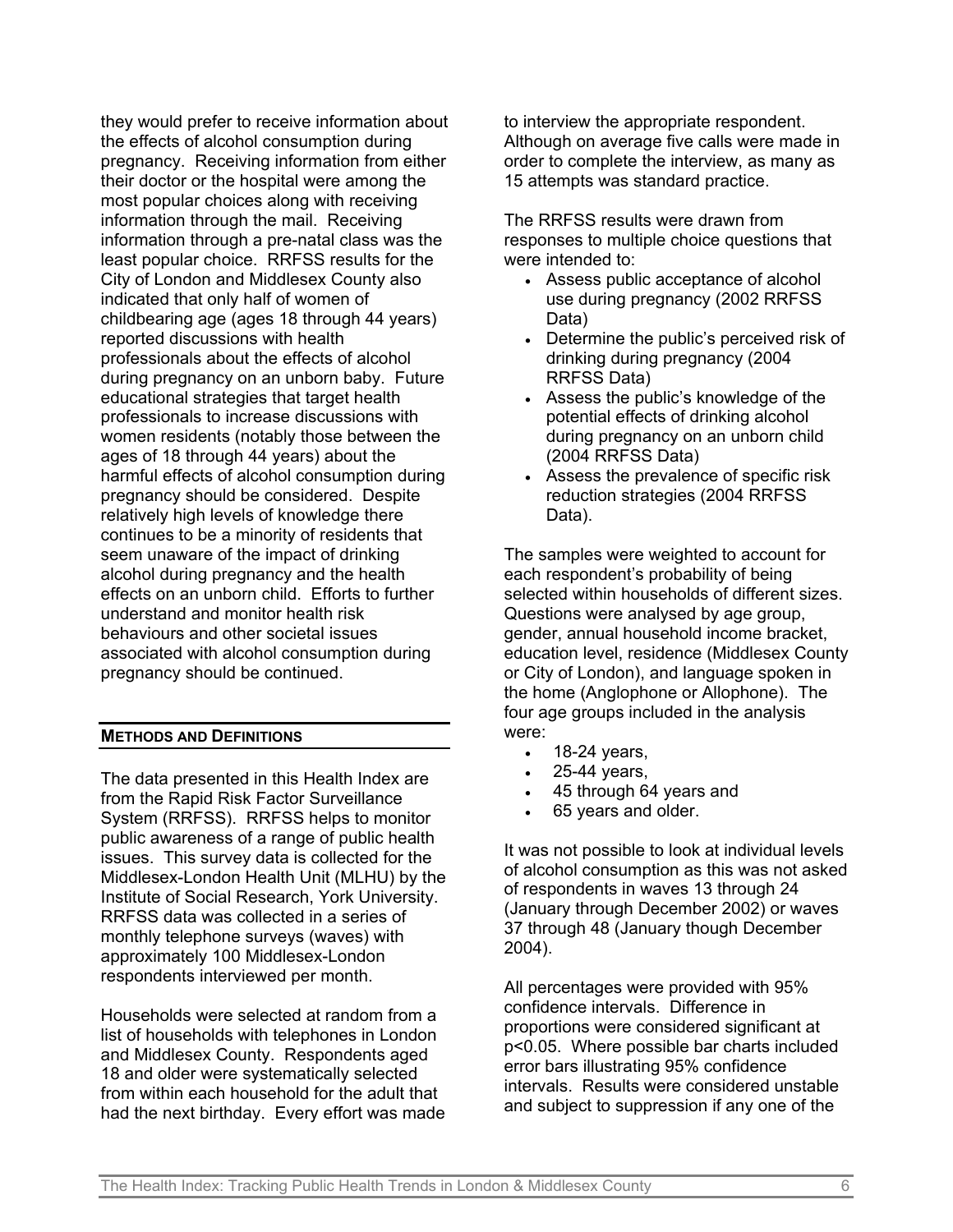following conditions existed: denominator of a rate was less than 30, numerator was less than 5 or coefficient of variation was greater than 33.3.

**2002 RRFSS Data:** All participating women and men 18 years or older were asked questions about accepted levels of alcohol consumption during pregnancy. Data from 949 and 260 households from London and Middlesex County respectively were collected over the period between January and December 2002 (waves 13 to 24).

Accepted level of drinking during pregnancy =  $\#$  adults(18+) who believe that there is no safe level of alcohol consumption during pregnancy all adults (18+)

**2004 RRFSS Data:** Women and men, 18 years or older were asked about i) their perceived risk of drinking during pregnancy ii) the effects of alcohol consumed during pregnancy and iii) specific risk reduction strategies. The household sample (unweighted) consisted of 898 and 286 households from London and Middlesex County respectively surveyed during January 2004 through December of the same year.

|                                                                         | Perceived risk of drinking during pregnancy = # adults( $18+$ ) who believe that drinking during<br>pregnancy is harmful to the unborn child<br>all adults $(18+)$ |
|-------------------------------------------------------------------------|--------------------------------------------------------------------------------------------------------------------------------------------------------------------|
| Awareness of effects of drinking during<br>pregnancy                    | $=$ # adults(18+) who believe drinking during<br>pregnancy results in child born with effects<br>all adults $(18+)$                                                |
| Discussed effect of alcohol on unborn child<br>with healthcare provider | $=$ # women (18 – 44 years) who have discussed<br>the effects of alcohol on unborn child with provider<br>all women (18-44 years)                                  |
| Preferred information source re:<br>alcohol effects on unborn child     | $=$ # women (18+) who prefer information<br>on alcohol effects on unborn child by source<br>all women $(18+)$                                                      |

Further details in addition to a copy of the complete RRFSS questionnaire are available at www.rrfss.on.ca.

#### **REFERENCES**

- 1. Health Canada: Best practices: fetal alcohol syndrome/fetal alcohol effects and the effects of other substance use during pregnancy. December 2000. Available at: [http://www.cds.sca.com.](http://www.cds.sca.com/)
- 2. Koren G, Nulman I. The Motherisk guide to diagnosing Fetal Alcohol Spectrum Disorder. Graphic Centre, The Hospital for Sick Children 2002. Toronto, Ontario.
- 3. Floyd RL Reducing the risk of alcohol-exposed pregnancies: A study of motivational intervention in community settings. Pediatrics, 2003: 111:1131-1135.